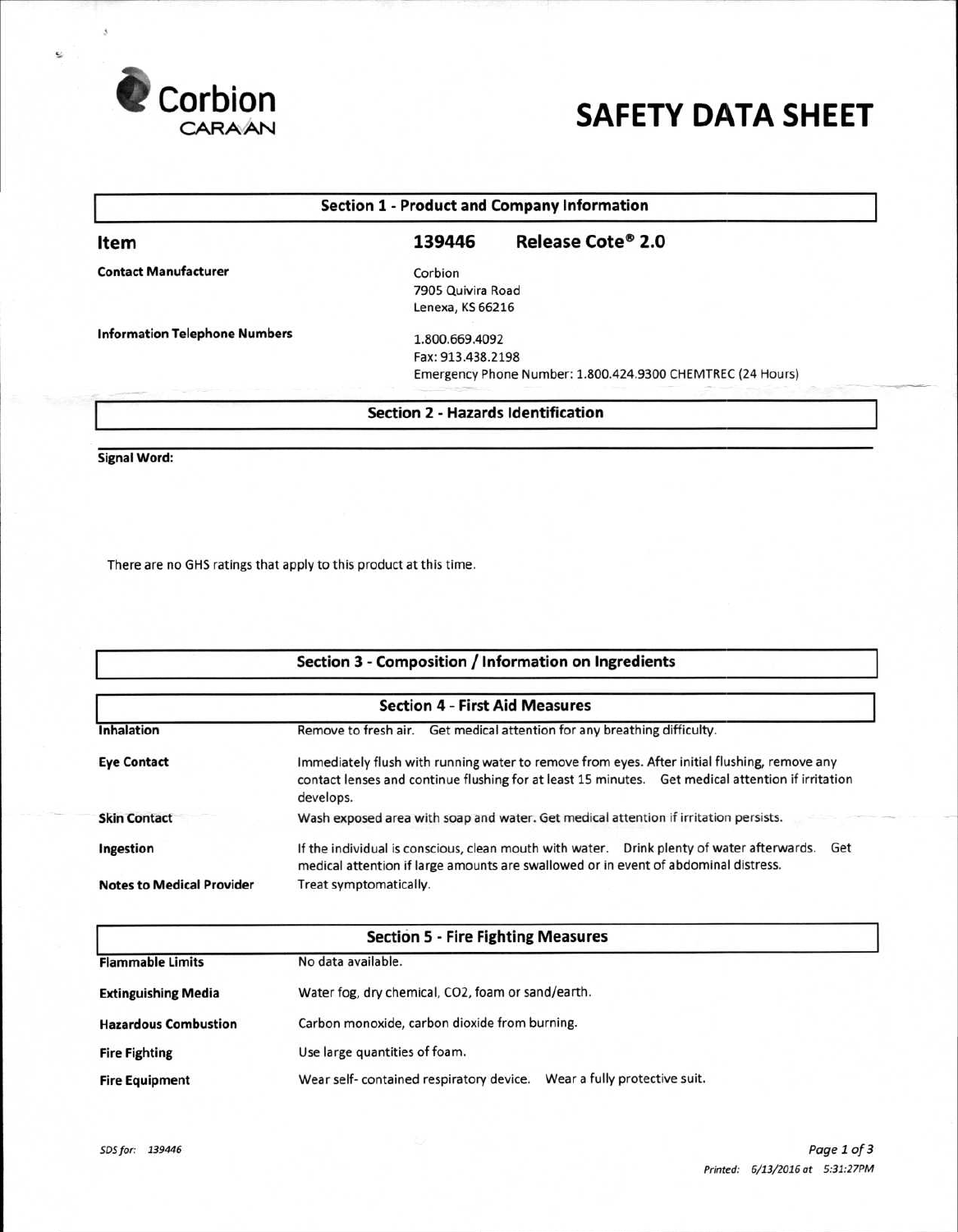## **Section 6 - Accidental Release Measures**

Spill should be taken up mechanically and placed in suitable container for disposal. Use a vacuum container equipped with a HEPA (High Efficiency Particulate Air) filter. Flush remainder with plenty of water. Avoid splashing, high pressure washing or compressed air cleaning.

# **Section 7 - Handling and Storage**

Avoid formation of dust.

Ensure adequate ventilation.

Keep containers tightly closed in a dry and cool place.

## **Section 8 - Exposure Controls / Personal Protection**

## **General Hygiene Considerations**

Handle in accordance with good industrial hygiene and safety practices.

#### **Respiratory Protection**

Refer to Section 2-Hazards. If none listed, then no special protective equipment required under normal use.

## **Eye Protection**

Refer to Section 2-Hazards. If none listed, then use safety glasses with side shields at a minimum.

## **Skin Protection**

Refer to Section 2-Hazards. If none listed then no special protective measures are necessary.

#### **Ventilation**

Ensure adequate ventilation, especially in confined areas. Minimize the creation of dust.

### **Contaminated Gear**

See Section 2- GHS Precautions Instructions.

|                                              |      | <b>Section 9 - Physical &amp; Chemical Properties</b>      |                           |                          |  |
|----------------------------------------------|------|------------------------------------------------------------|---------------------------|--------------------------|--|
| Appearance                                   |      | Paste                                                      |                           |                          |  |
| <b>Flammability</b>                          |      | No data found                                              |                           |                          |  |
| <b>Explosive Limits</b>                      |      | N/A                                                        |                           |                          |  |
|                                              |      | Section 10 - Chemical Stability & Reactivity Information   |                           |                          |  |
| Stable under recommended storage conditions. |      |                                                            |                           |                          |  |
|                                              |      | <b>Section 11 - Toxicological Information</b>              |                           |                          |  |
|                                              |      | Exposure to this material may affect the following organs: |                           |                          |  |
| Eyes<br>Kidneys                              | Skin | Peripheral Nervous System                                  | <b>Respiratory System</b> |                          |  |
| <b>Components with Carcinogen Rating</b>     |      |                                                            |                           |                          |  |
| <b>CAS Number</b>                            |      | Description                                                | % Weight                  | <b>Carcinogen Rating</b> |  |
| None                                         |      |                                                            |                           | N/A                      |  |
|                                              |      | <b>Section 12 - Ecological Information</b>                 |                           |                          |  |
| <b>Component Ecotoxicity</b>                 |      |                                                            |                           |                          |  |
| Glycerin                                     |      | 96 Hr LC50 Oncorhynchus mykiss: 51 - 57 mL/L [static]      |                           |                          |  |
|                                              |      | <b>Section 13 - Disposal Considerations</b>                |                           |                          |  |

Dispose in accordance with local regulations.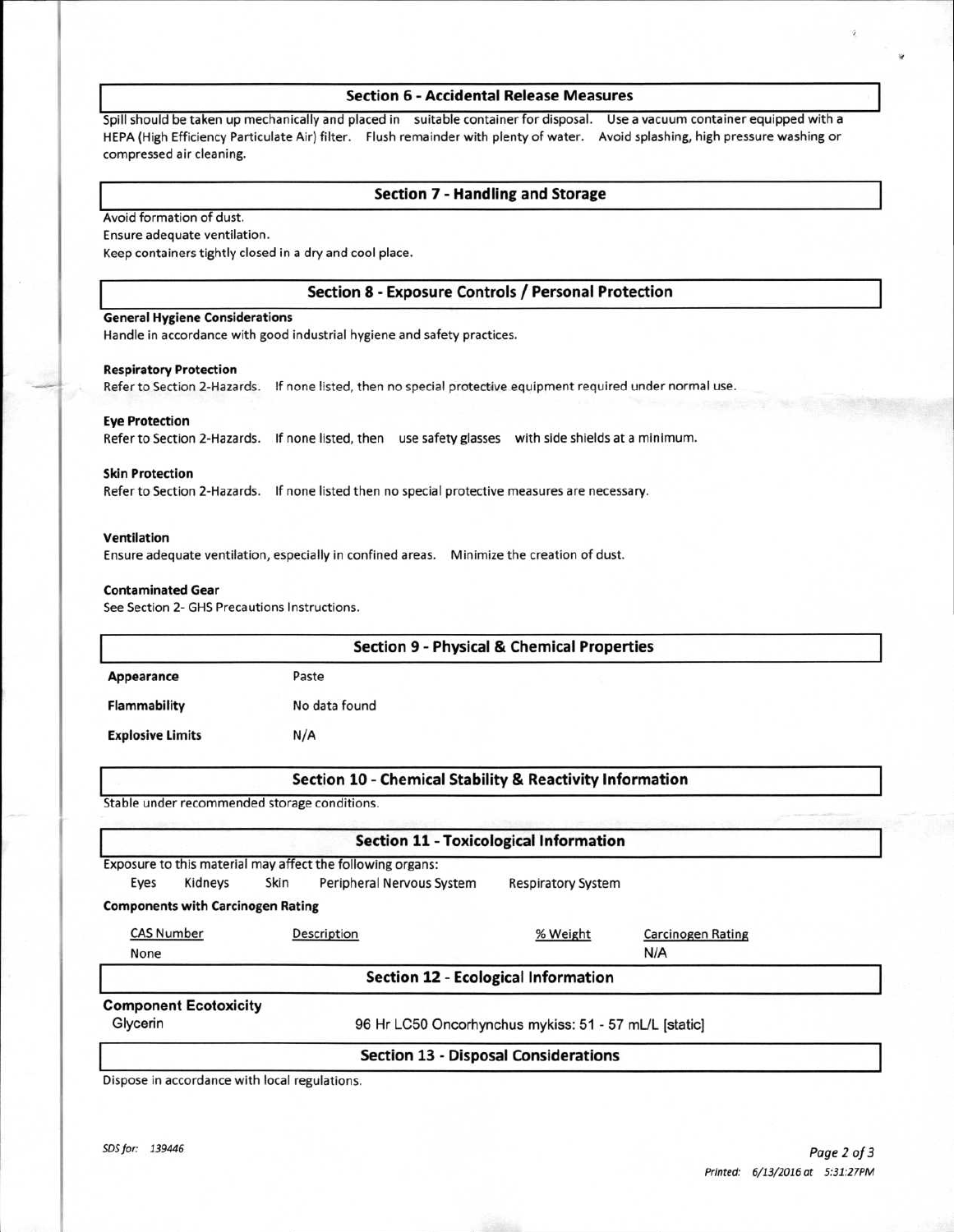| <b>Section 14 - Transportation Information</b> |                                                                            |                                            |                              |                     |  |
|------------------------------------------------|----------------------------------------------------------------------------|--------------------------------------------|------------------------------|---------------------|--|
| No special precautions required.               | For the purpose of transportation regulations, this item is not dangerous. |                                            |                              |                     |  |
| <b>Agency</b>                                  |                                                                            | <b>UN Number</b>                           | <b>Packing Group</b>         | <b>Hazard Class</b> |  |
|                                                |                                                                            | <b>Section 15 - Regulatory Information</b> |                              |                     |  |
| Country                                        | <b>Regulation</b>                                                          |                                            | <b>All Components Listed</b> |                     |  |
| <b>USA</b><br><b>USA</b>                       | <b>SARA</b><br><b>TSCA</b>                                                 |                                            | No<br>Yes                    |                     |  |
| - None                                         |                                                                            |                                            |                              |                     |  |
|                                                |                                                                            |                                            |                              |                     |  |
|                                                |                                                                            | Section 16 - Other Information             |                              |                     |  |

### **Disclaimer**

The information provided on this SOS is correct to the best of our knowledge, information and belief at the date of its publication. The information given is designed only as a guide for safe handling, use, processing, storage, transportation, disposal and release and is not to be considered as a warranty or quality specification. The information relates only to the specific material designated and may not be valid for such material used in combination with any other material or in any process, unless specified in the text.

Date Revised: 06/13/2016 Revision Date Printed: 06/13/2016